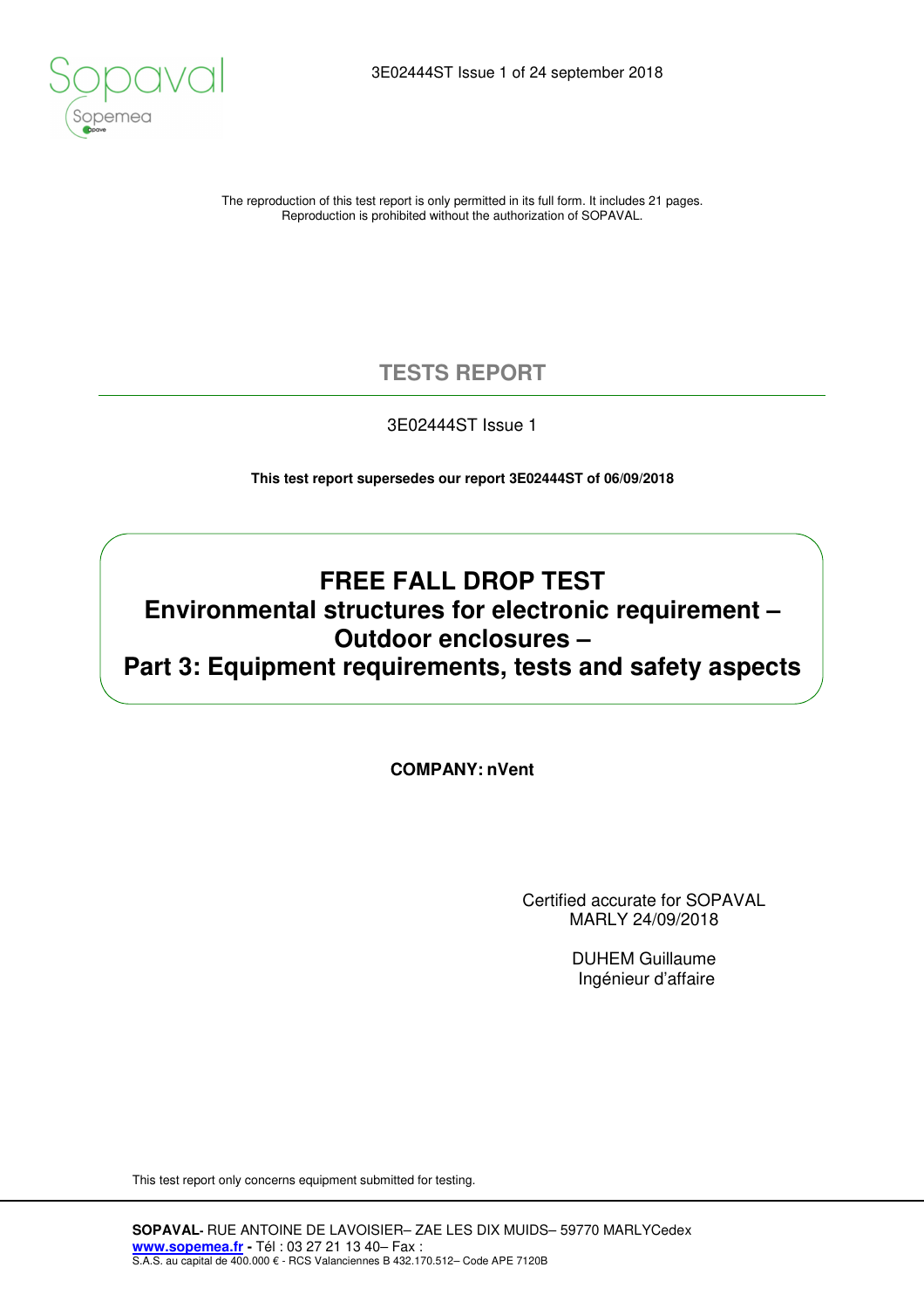

# **CONTENTS**

### Page

| 1. |                  |  |  |  |  |
|----|------------------|--|--|--|--|
|    | 1.1              |  |  |  |  |
|    | 1.2 <sub>2</sub> |  |  |  |  |
|    | 1.3              |  |  |  |  |
|    | 1.4              |  |  |  |  |
| 2. |                  |  |  |  |  |
| 3. |                  |  |  |  |  |
| 4. |                  |  |  |  |  |
|    | 4.1              |  |  |  |  |
|    | 4.2              |  |  |  |  |
|    | 4.3              |  |  |  |  |
|    |                  |  |  |  |  |
|    |                  |  |  |  |  |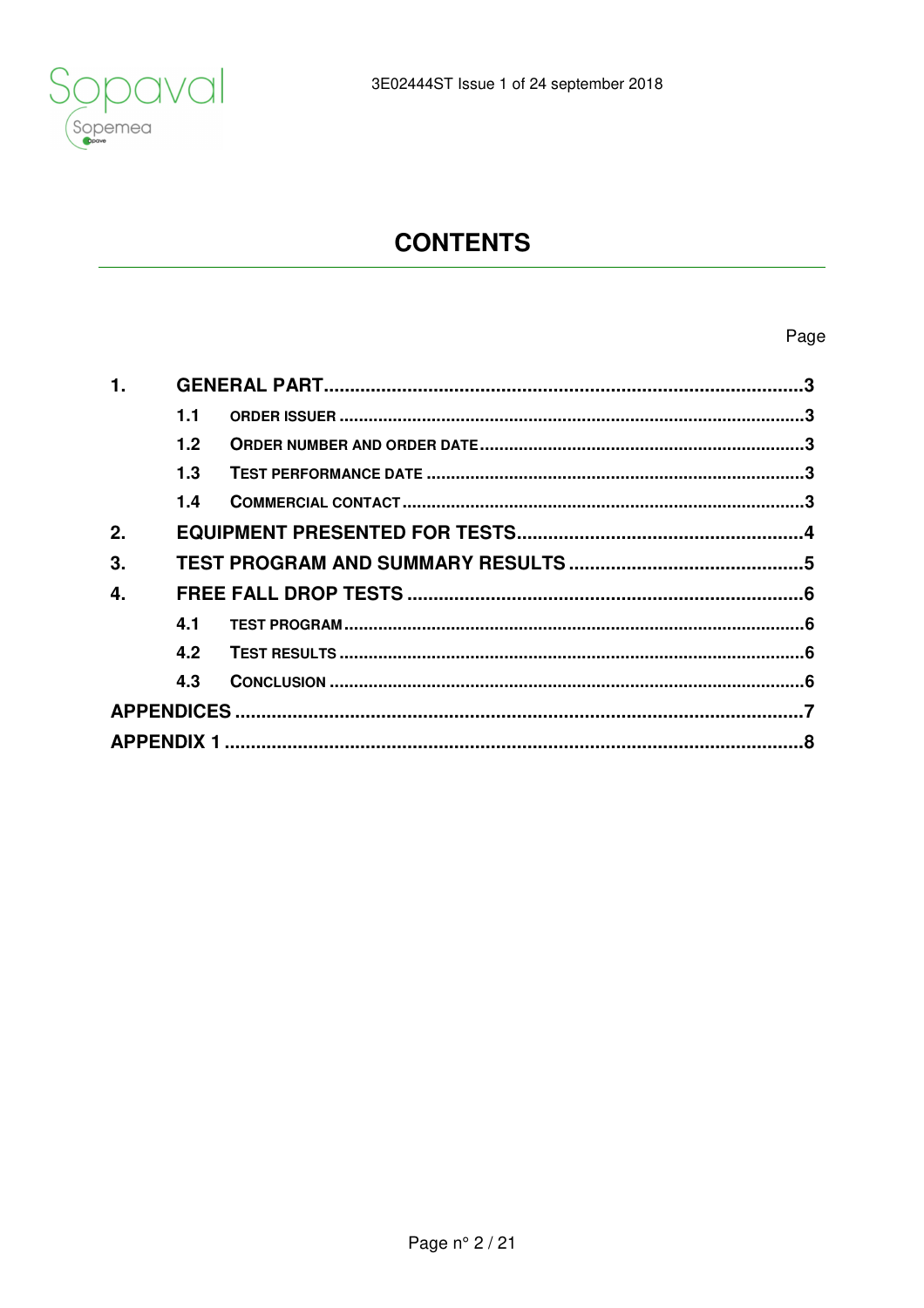

## **1. GENERAL PART**

#### **1.1 ORDER ISSUER**

nVent Z.I. 4 RUE DU MARAIS 67660 BETSCHDORF

#### **1.2 ORDER NUMBER AND ORDER DATE**

Reference 3E02444ST Issue 1: order No. 4502273669 of 2018-07-09

#### **1.3 TEST PERFORMANCE DATE**

Tests performed on 16/08/2018

#### **1.4 COMMERCIAL CONTACT**

Your commercial contact for this affair is Sandrine MENARD Tel: 03 27 21 59 84 Email: sandrine.menarddelencre@sopaval.fr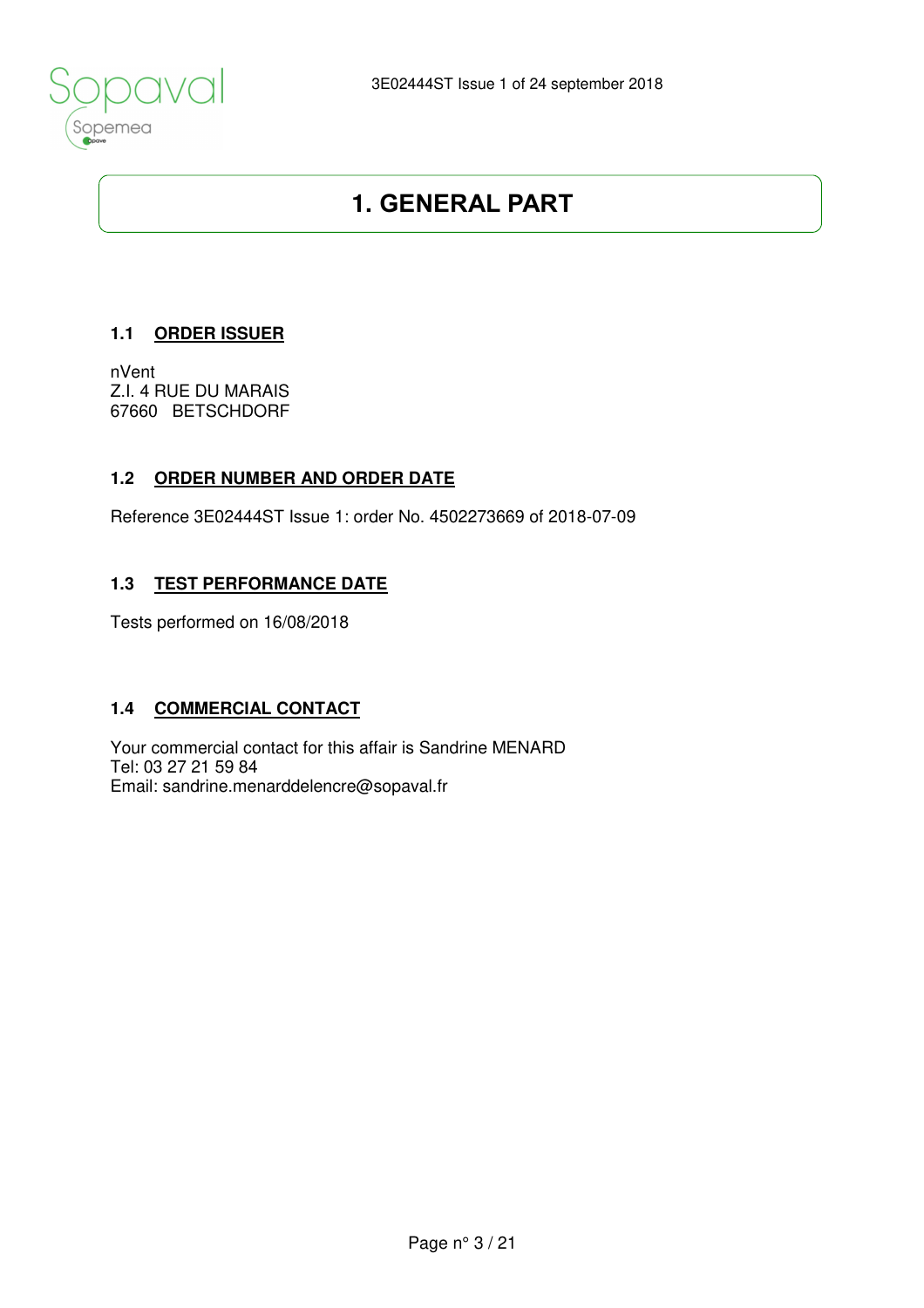

# **2. EQUIPMENT PRESENTED FOR TESTS**

| <b>DESIGNATION</b>                                     | <b>PART NUMBER</b> | <b>SERIAL NUMBER</b> |  |  |  |
|--------------------------------------------------------|--------------------|----------------------|--|--|--|
| See report in appendix 1E31741M1 Issue 1 of 20/09/2018 |                    |                      |  |  |  |

Description: Modular Bay

Manufacturer: nVent

Model: Outdoor modulaire 10149-337





### **Product description:**

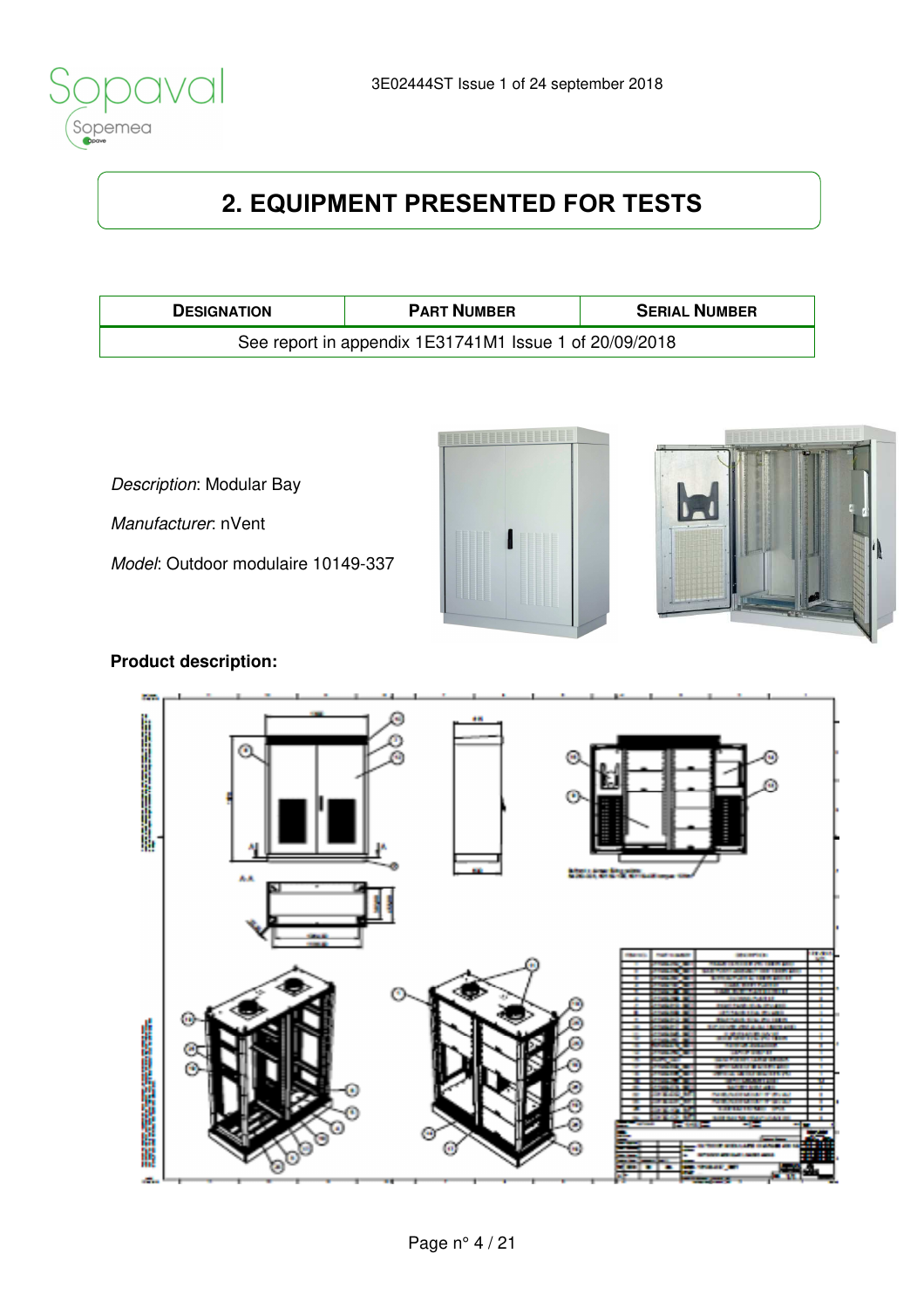

# **3. TEST PROGRAM AND SUMMARY RESULTS**

The test program, designated by the representatives of nVent, is defined in IEC 61963-3 (table 5d class 1).

| TESTS                | <b>RESULTS</b>                                                                                                                | <b>PARAGRAPH</b> |
|----------------------|-------------------------------------------------------------------------------------------------------------------------------|------------------|
| Free fall drop tests | Tests are fully performed according to<br>prescriptions.<br>No observation on the equipment was<br>reported during the tests. | <u>4.3</u>       |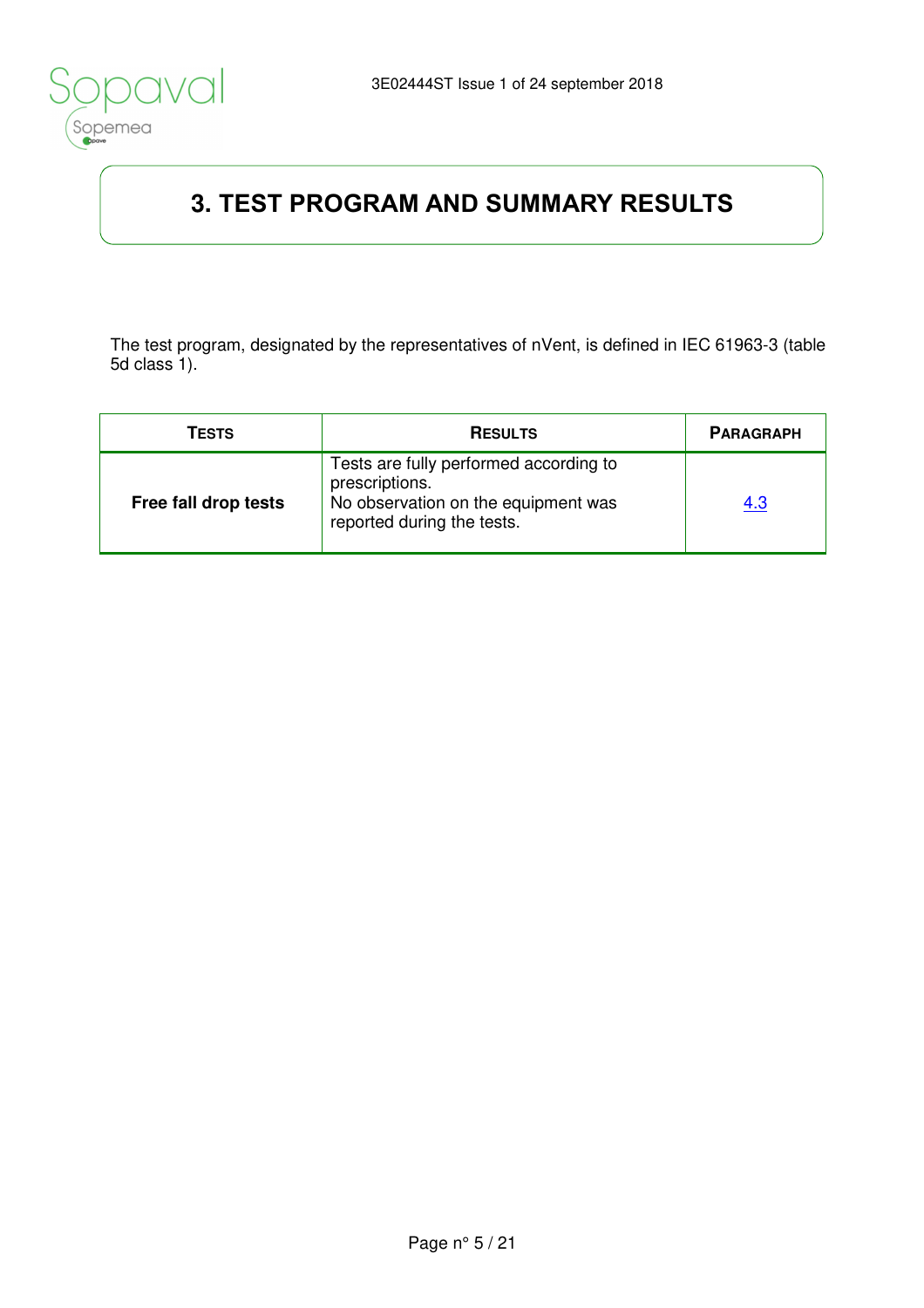

## **4. FREE FALL DROP TESTS**

#### **4.1 TEST PROGRAM**

See report in appendix 1E31741M1 Issue 1 of 20/09/2018

#### **4.2 TEST RESULTS**

See report in appendix 1E31741M1 Issue 1 of 20/09/2018

#### **4.3 CONCLUSION**

#### **4.3.1. TEST PROGRAM CARRIED OUT**

Tests are fully performed according to prescriptions.

« Insérer les courbes de pilotage avec les gabarits d'essais permettant de justifier la conclusion sur le respect du programme »

 $\blacktriangledown$ 

#### **4.3.2. PERFORMANCE OF THE EQUIPMENT SUBMITTED FOR TESTING**

No observation on the equipment was reported during the tests.  $\left| \cdot \right|$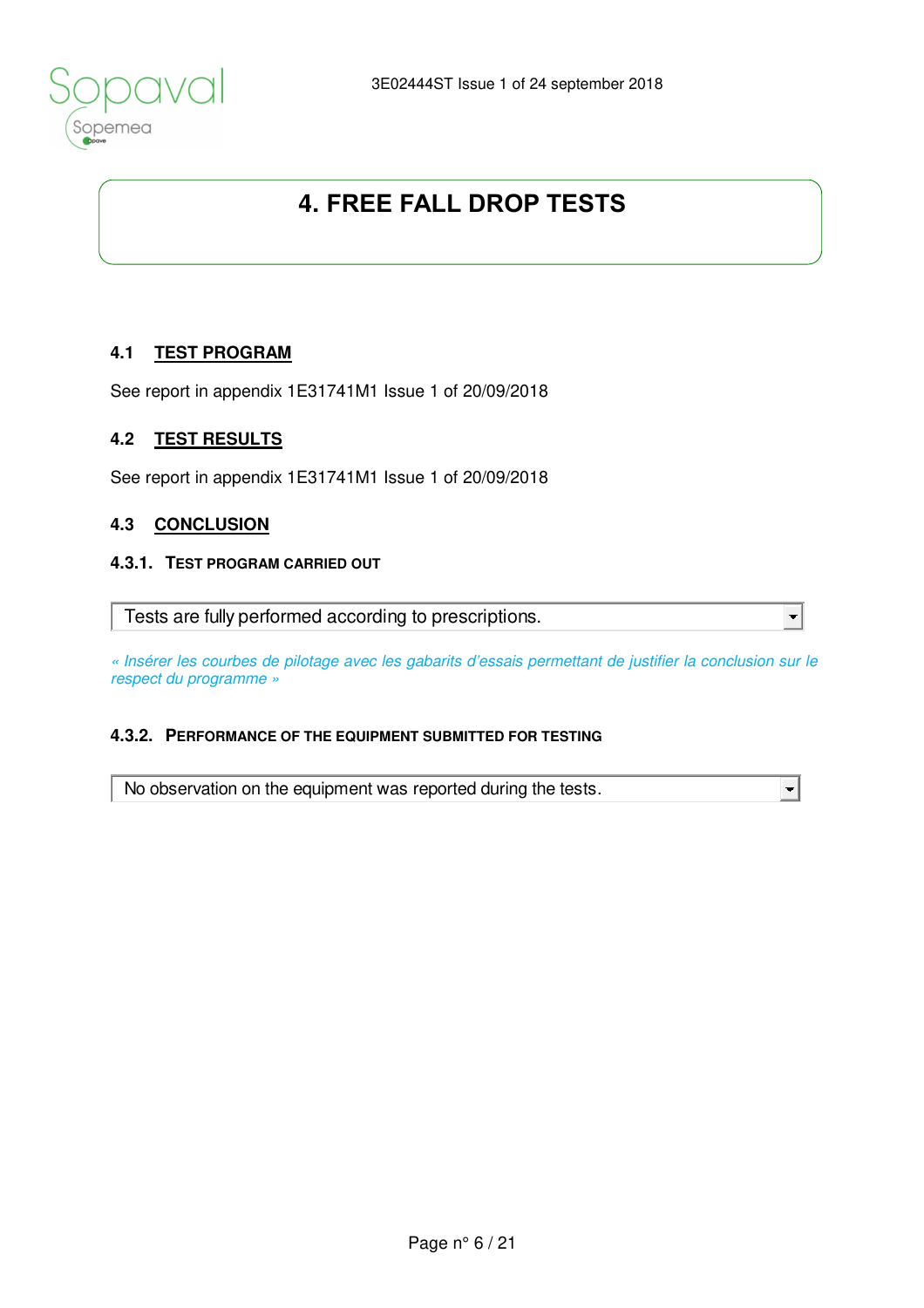

# **APPENDICES**

| TITLE             | <b>COMMENTS</b>                                | <b>PAGE NUMBER</b> |
|-------------------|------------------------------------------------|--------------------|
| <b>Appendix 1</b> | Test report 1E31741M1 Issue 1 of<br>20/09/2018 |                    |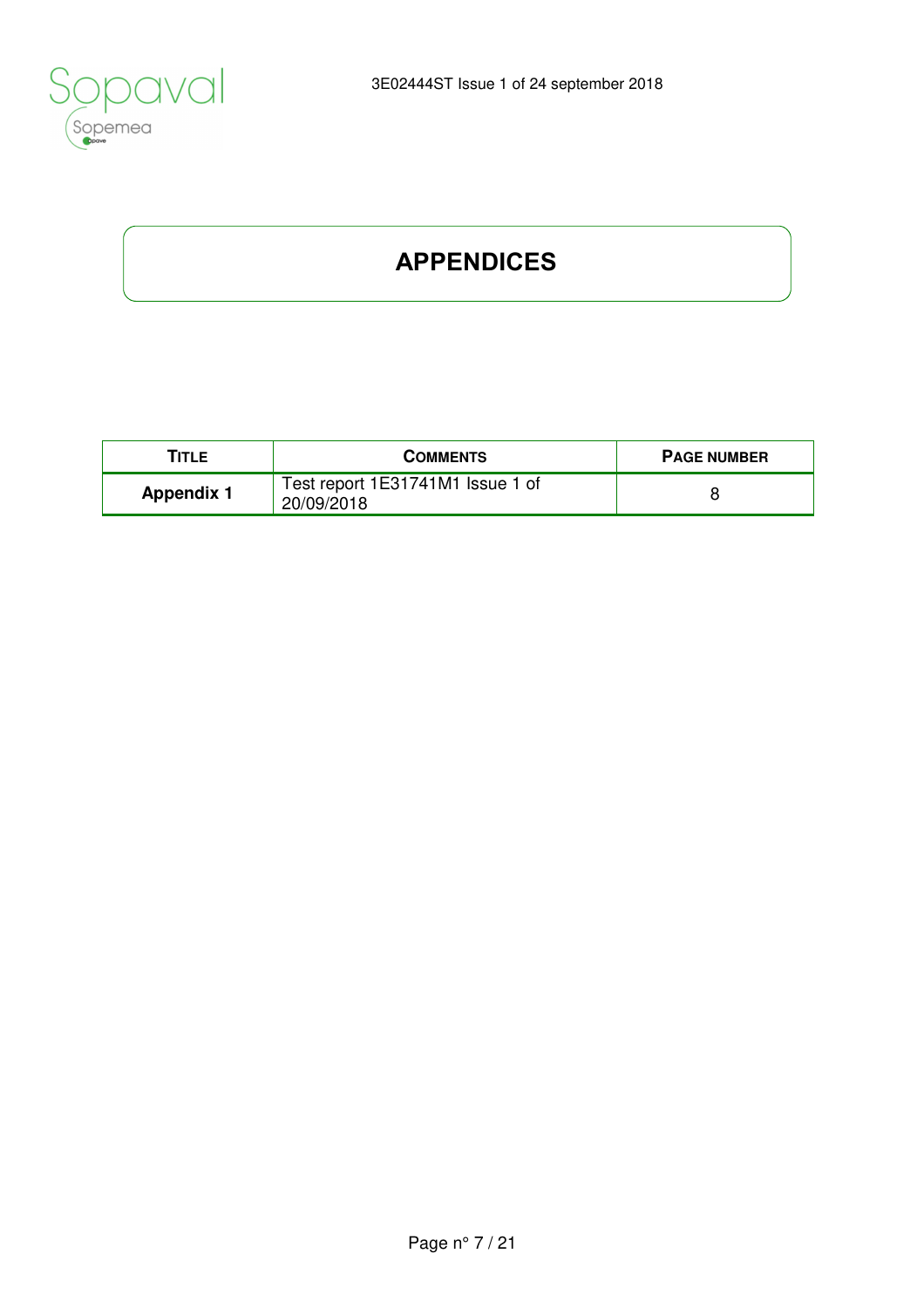

# **APPENDIX 1**

## **Test report 10458421-001-2 of 17092018**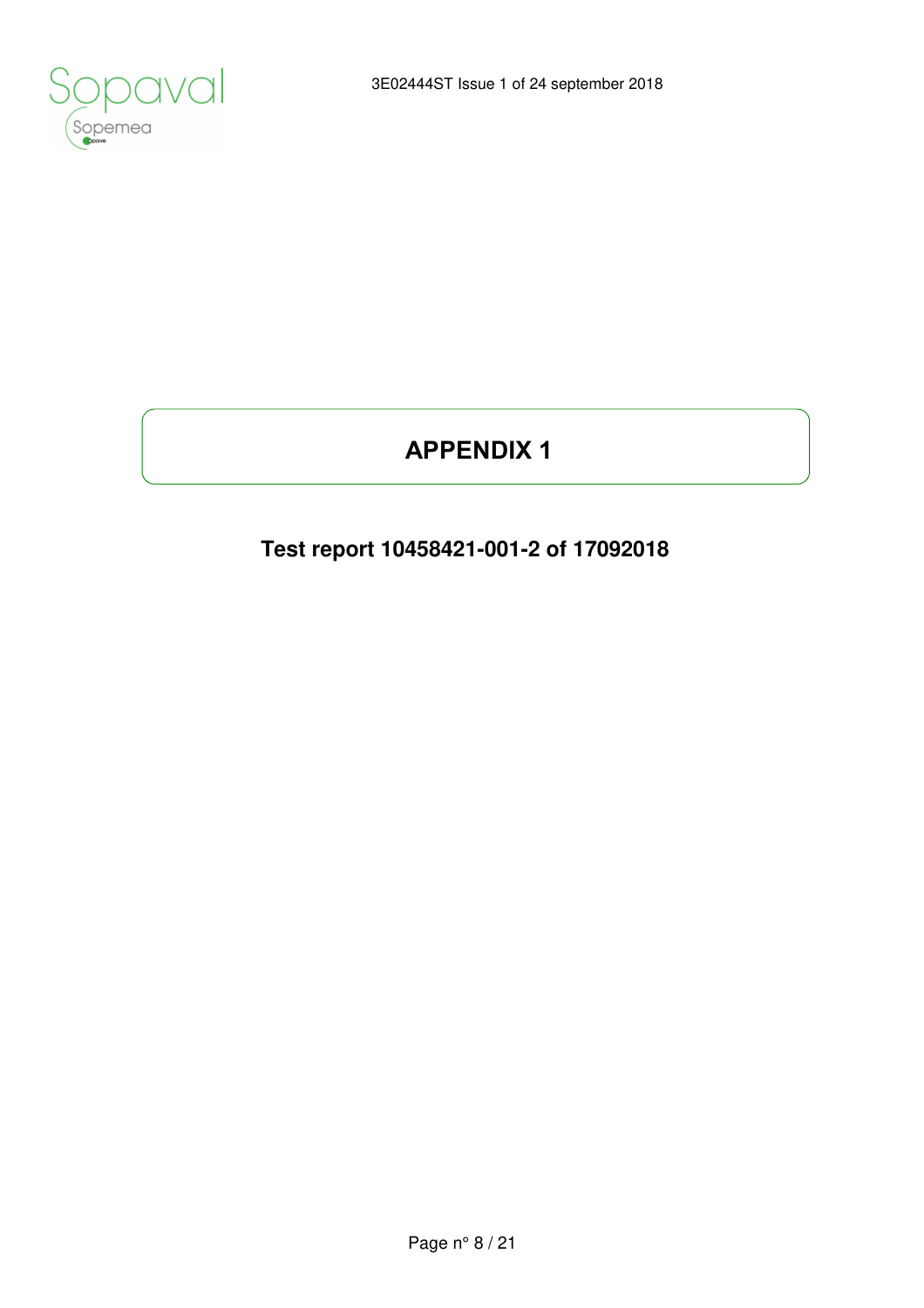

The reproduction of this test report is only permitted in its full form. It includes 12 pages. Reproduction is prohibited without the authorization of SOPEMEA.

### **TESTS REPORT**

#### 1E31741M1 Rev 1

**This test report supersedes our report 1E31741M1 of 30/08/2018**

### **FREE FALL DROP TEST Environmental structures for electronic requirement – Outdoor enclosures – Part 3 : Equipment requirements, tests and safety aspects**

**COMPANY: SOPAVAL**

Certified accurate for SOPEMEA VELIZY- VILLACOUBLAY 20/09/2018

> DUMONT Brigitte Test Engineer

Tund

This test report only concerns equipment submitted for testing.